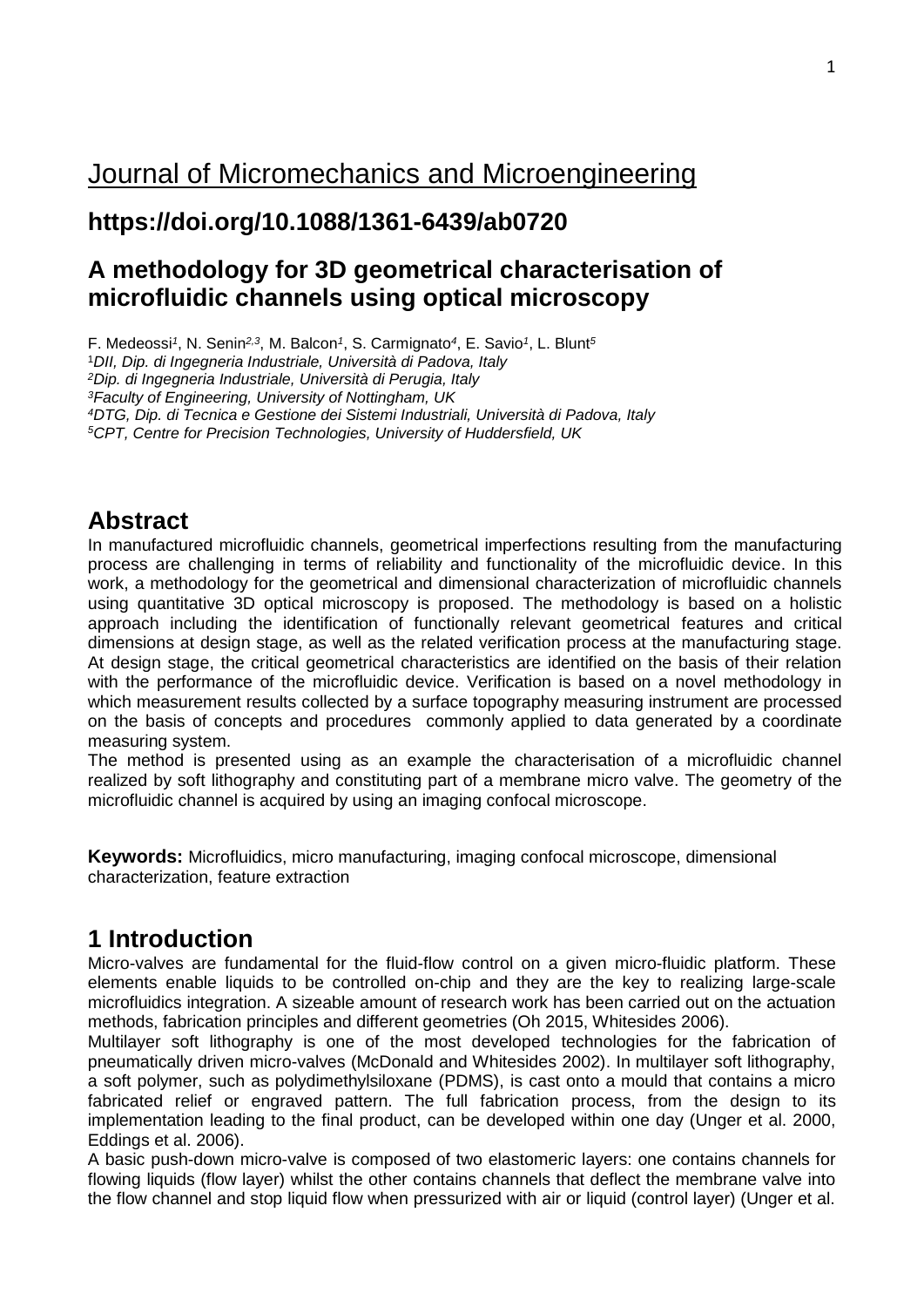2000, Studer et al. 2004). The working principle is presented in Figure 1: the increase of fluid pressure in the control flow leads to the collapse of the soft ceiling of the flow channel. This way, the fluid flow in the flow layer is interrupted (Figure 1.b). Three or more such devices, actuated in the correct sequence, can be used, for example, to realise a peristaltic pump.

A push-down micro-valve is realized joining three different parts: a commercial glass for microscopy, a PDMS flow layer (containing the channel for the main flow) and a PDMS control layer (containing the control channel).

The geometry of the channels is achieved by letting liquid PDMS solidify over a mould (the master) shaped as the negative of the channel. Choice of the process parameters used to obtain the master and the parts (mainly intensity of the ultraviolet light, exposure time and baking time of the master) is a critical step for ensuring the final geometry of the channels cross-section. After the control layer and the flow layer are produced, they are aligned and joined together with the glass through plasma bonding. Once the chip is assembled, the inlet and outlet holes are punched.

Several factors can lead to the valve failing its functional role, the most prominent being leakage of fluid from the flow channel and incomplete closure. These types of failure can be related to defective materials, presence of bubbles, incomplete bonding and incorrect geometrical and dimensional characteristics of the layers.

Traditionally, the individual parts are verified mainly through visual inspection by means of conventional 2D optical microscopy and scanning electron microscope (SEM) imaging. However, most of these inspections are only devoted to the identification of local defects in the material (bubbles, inclusions, lack of material). Instead, incomplete bonding between layers and incomplete closure of the flow channel are only detected at the last stage of the production process (i.e. at functional testing of the assembled valve). This is generally done by observing fluid leaking out of the sides of the channels and flowing into the gaps between the valve and fluid flowing through the channel, despite having applied the correct closing pressures.

More effective inspections aimed at understanding the actual 3D geometry of individual parts have the potential to reduce overall development and manufacturing costs (Savio et al. 2016). Specifically, for the valve assembly, a timely and comprehensive geometrical quality control of the individual parts could lead to avoiding the assembly, punching and verification of valves that would fail functional testing, thus greatly reducing production time and costs (Savio et al. 2012). As a matter of fact, although the production process is quite fast (a few hours), the steps of assembling and punching the parts are critical, as they require trained operators to perform e.g. accurate alignment of parts being assembled.

Different techniques are generally available for 3D geometrical characterisation of complex shaped parts. Coordinate metrology is the most widely adopted solution for dimensional and geometrical quality control in manufacturing industry, and consists on the collection of set of points on the surfaces to be inspected using e.g. a coordinate measuring machine (CMM) followed by data processing to obtain the information of interest (e.g. size, diameter, form error). Because of their widespread adoption, most standards on conformity assessment are designed for CMM measurements, and a large amount of information exists for quality assurance purposes (Hocken 2017). Despite the increasing availability of miniaturised probes and non-contact probing solutions, CMMs are inherently slow and limited in performance with accuracy at um level when dealing with micro-parts (Carmignato et al. 2010). 3D stylus-based instruments and Atomic force microscopes (AFMs) are also used for quantitative measurements on micro-parts with nm resolution (Dixson 2018), and efforts have been made to make AFM-operation in dimensional verification more similar to CMMs, through the implementation of non-raster sampling strategies (Savio et al. 2007) and high aspect ratio calibration artefacts (Marinello et al. 2008). However, microfluidic channels of interest for this paper have dimensions of few hundreds of micrometres and made of deformable material; therefore, they cannot be measured reliably by contact probing devices or AFMs.

Non-contact instruments such as coherence scanning interferometers and confocal microscopes are available with resolutions up to sub-nm level, albeit they have been primarily designed for the characterization of surface texture (Leach 2011). When considering the use of such instruments for dimensional and geometric verification tasks, a few relevant aspects should be considered (Senin et al. 2013): unidirectional observation (no vertical/high-sloped surfaces or undercuts can be acquired), uniform sampling density with grid layout (which may be suboptimal since it may not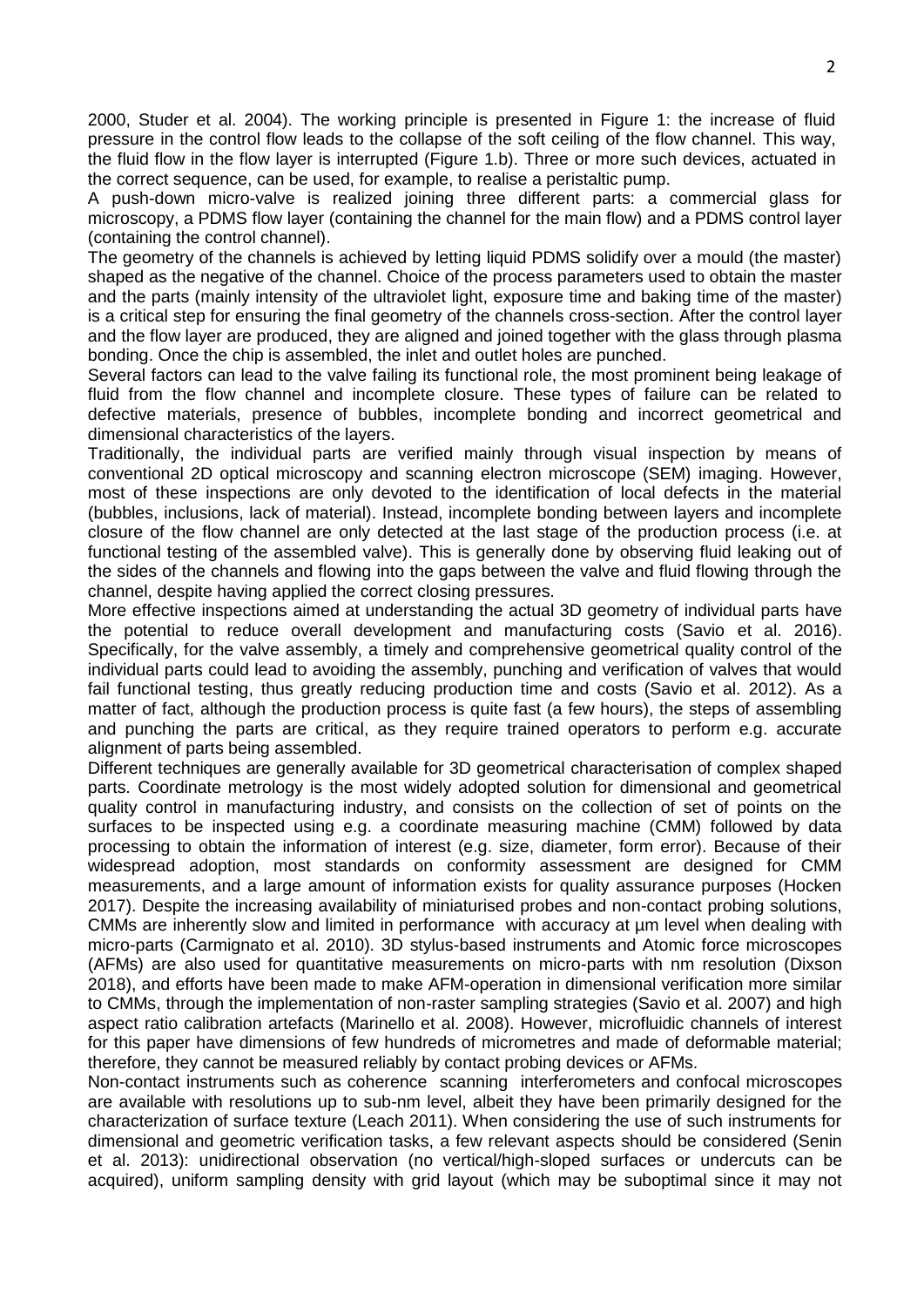comply with the requirements of localized features) and rectangular acquisition areas (again potentially suboptimal with respect to measurand projected boundaries).

At the scale of interest, additional challenges are related to the relatively larger manufacturing imperfections; geometrical measurements are consequently more challenging (Hansen et al. 2006, Hansen et al. 2011). General methods to design inspection and verification procedures at micro scale using high-density point sets found in the literature (Senin et al. 2012a; Senin et al. 2013) are here further developed and specifically dedicated to the inspection and verification of microfluidic channels.

This work focuses on the geometrical quality control of push-down valves featuring channels with cylindrical shape. For this type of channel design, both aspect-ratio (depth over width) and curvature radius of the channel cross-section play a critical role in determining the correct functional behaviour of the valve (Prevedello et al. 2018). If the aspect-ratio is too high, the ceiling may not reach the base surface when collapsed. Well-designed cylindrical shapes allow a complete closure of the channel, while other shapes (e.g. rectangular cross-sections, see Figure 1.c) may not work, even for appropriate aspect ratios (e.g. Figure 1.d) (Unger et al. 2000).



*Figure 1: Architectures and working principles of push-down valves: (a) soft main channel with cylindrical cross-section; (b) channel collapsed under pressure closing the valve; (c) soft main channel with rectangular cross-section; (d) channel collapsed under pressure without closing the valve.*

The aim of this paper is to present a methodology for quantifying the geometrical and dimensional properties of a cylindrical channel. The proposed solution is not limited to inspecting an individual cross-section; instead, it aims at covering an entire area over the length of the channel. From a functional standpoint, an effective closure of the valve requires a long-enough portion of the flow channel surface to collapse properly onto the bottom surface, so the cross-section requirements must be consistently fulfilled over such length. Secondly, the manufacturing process (soft lithography) often has poor repeatability over the channel length, so checking for consistency of an individual position to obtain cross-section dimensional data may give unreliable indications of the neighbouring zones. Additionally, many sources of error affecting aspect ratio and out of roundness would be difficult to quantify, or even visualise, on a single cross-section profile, clearly this leads to the need to acquire an entire portion of the channel geometry.

It is also important to mention that additional benefits can be gained from the quantitative characterization of the flow channel geometry, in terms of an improved understanding of the manufacturing process capability, which in turn leads to the possibility of optimizing process parameters and designing improved process-aware product geometries.

### **2 Materials and methods**

The proposed procedure consists of the following steps, illustrated in detail in the next sections:

- identification of the geometric properties to set as targets of the inspection process (i.e. critical dimensions);
- planning and execution of the data acquisition process (consistent with the inspection requirements);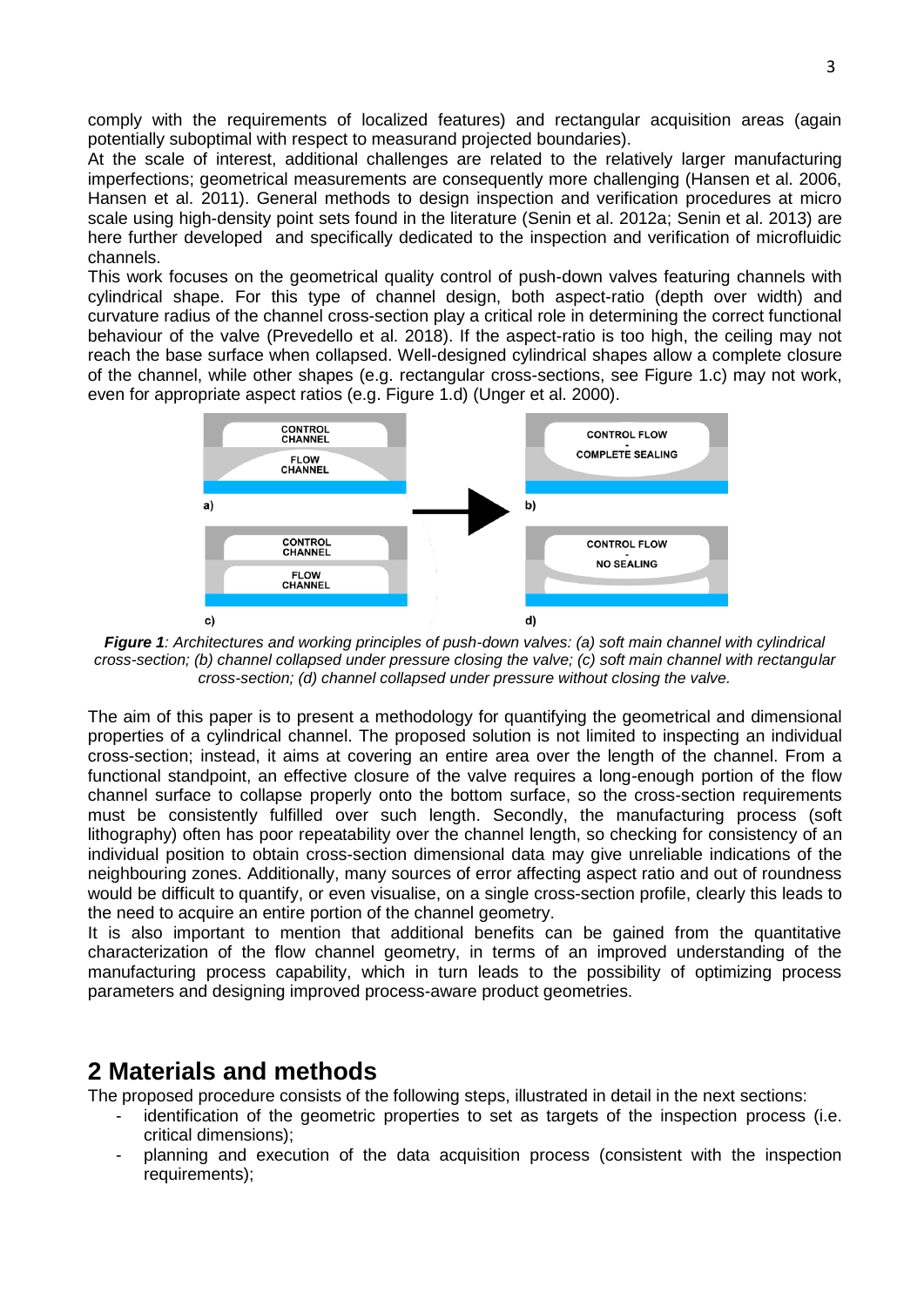- analysis and processing of the acquired data to compute the geometric properties of interest;
- assessment of conformance through comparison with the nominal references.

### **2.1. Identification of the critical dimensions**

Three specific dimensions pertaining the micro-channel are considered relevant for successful fabrication of a valve: channel width, depth and radius of curvature (assuming the channel surface can be approximated to a cylindrical surface). Such channel dimensional attributes can be defined more rigorously by adopting the reference model illustrated in Figure 2. The model primarily consists of two datum surfaces: a planar surface ("top plane") and a cylindrical surface ("cylinder"), whose intersection generates the channel. In the inspection procedure, the two datum surfaces are supposed to be separately fitted, each to a properly partitioned subset of measured surface points. As the two fitting processes are independent, in general the datum cylinder axis will not be parallel to the datum top plane.

The critical dimensions are defined by considering a sectioning datum plane, orthogonal to the cylinder axis, cutting across the cylinder and top plane, named "orthogonal plane". At each position of the sectioning plane along the cylinder axis, the sectioning process generates a circle and a line, whose intersection in turn generates two points. Width is defined as the distance between such two points measured along the line; depth is defined as the distance between the line and the furthest circle point in the arc below the line, measured orthogonally to the line itself. Clearly, if the cylinder axis and top plane datum are not parallel, different values for width and depth will be obtained for each sectioning datum. In order to describe this misalignment between cylinder axis and top plane, the width and depth in the first and last section are reported, as well as the distance between the minimum and maximum value. The third relevant dimension is the channel radius of curvature; this is simply the radius of the fitted cylinder.



*Figure 2: Representation of the reference model constituted of a plane and a cylindrical surface.*

### **2.2. Data acquisition process**

The microfluidic channel is acquired by using an imaging confocal microscope (Sensofar Plu Neox) operating with blue light (*λblue* = 460 nm). The objective, a Nikon CFI-LU-EPI-P with 20x magnification, was selected considering two aspects:

- field of view (FOV): large enough to acquire the whole channel transverse topography without the need for stitching (i.e. collating) multiple FOVs, thus avoiding stitching errors;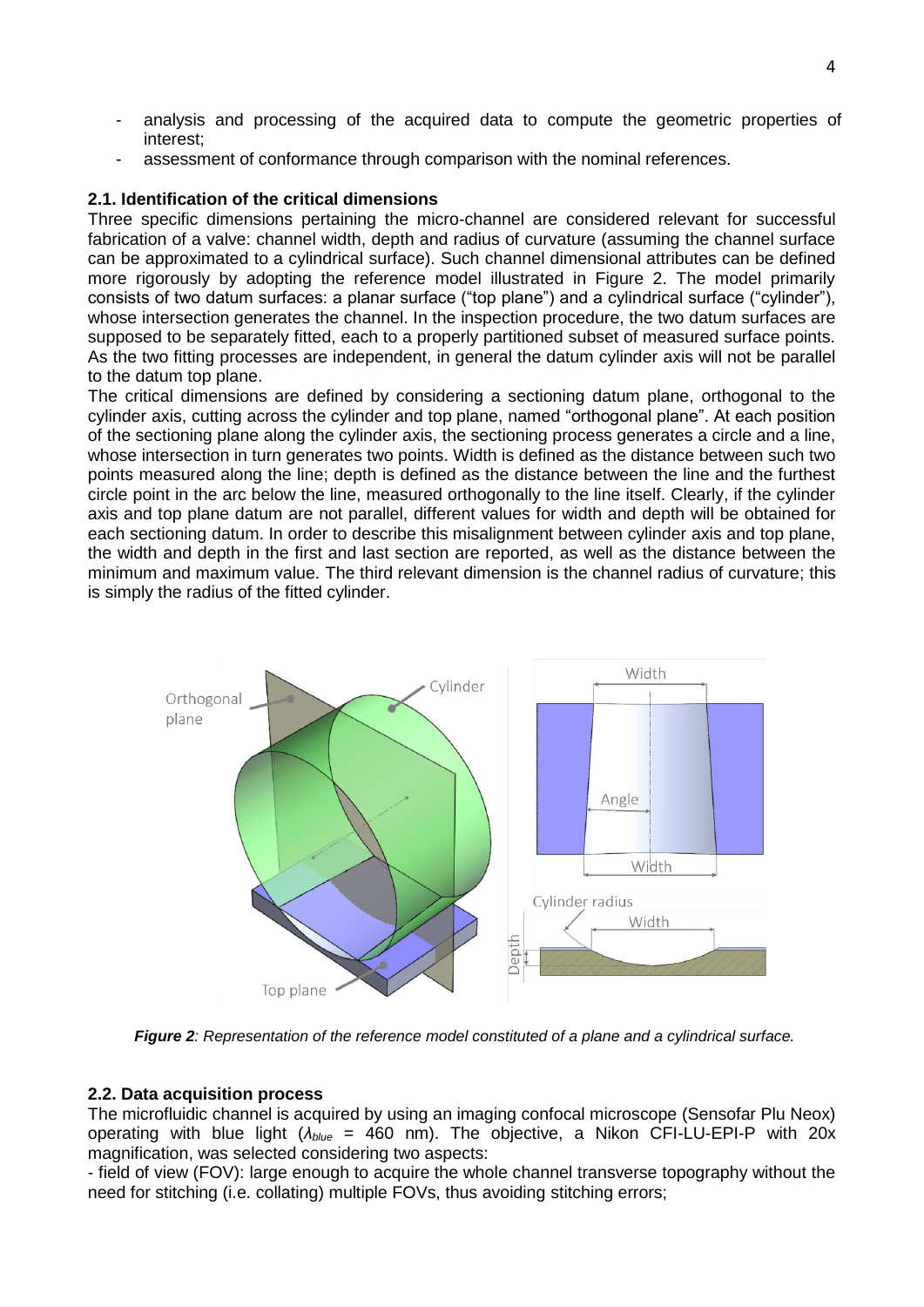- maximum measurable slope (limited by the numerical aperture (NA) of the objective) compatible with the need for measuring the sides of the channel. The main instrument and objective technical specifications are summarised in Table 1.

| Magnification       | 20x             |
|---------------------|-----------------|
| ΝA                  | 0.45            |
| Maximum slope       | 21°             |
| $FOV$ ( $µm$ )      | 636.61 x 477.25 |
| Spatial sampling    | $0.83 \mu m$    |
| Vertical resolution | $< 20$ nm       |

*Table 1: Main instrument and objective technical specifications.*

The instrument and objective were calibrated as follows: a flat mirror standard was used to correct aberration; a step height standard was used for vertical calibration (Silicon Depth Standard Type A1 - ISO 5436-1 – provided by SiMetricS). The calibrated value of depth is 10.24 μm ± 0.03 μm (*k*  $= 2$ ).

For the specific test case, the output of the measuring instrument is a  $768 \times 576$  matrix of height values, uniformly covering a rectangular acquisition area of 636.61 μm × 477.25 μm, with spatial sampling (i.e. distance between neighbouring points) of 0.83 μm × 0.83 μm. The resulting dataset can be analysed either as a range image or as a 3D point set (Senin et al. 2013).

#### **2.3. Data processing to compute the critical dimensions**

Following previous literature (Senin et al. 2012a; Senin et al. 2013), data processing consists of three main steps:

- pre-processing of the dataset (identification and processing of local measurement errors);
- identification of the relevant feature (channel);
- computation of the critical dimensions.

#### **2.3.1. Preprocessing of the dataset**

This step is aimed at identifying and processing errors which are typically found in optical, highdensity areal measurements of surfacetopography, i.e. void points (i.e. non-measured points), and measurement artefacts.

Void points correspond to missing local data as not enough information has been received by the sensor (Medeossi 2018). At the microscale, with optical technniques such as confocal microscopy, used in this work, voids are frequently found in correspondence to high local slopes, deep/narrow recesses, and/or unfavourable combinations of local material properties. Void points for example are visible in Figure 3. For the purposes of solving dimensional metrology problems, void points are better left untouched (Senin et al, 2013), since the alternative, i.e. filling by interpolation of valid neighbours, may introduce an additional error source which may compromise/skew the computation of the critical dimensions.



*Figure 3: Example of a microchannel measurement result with the presence of void points.*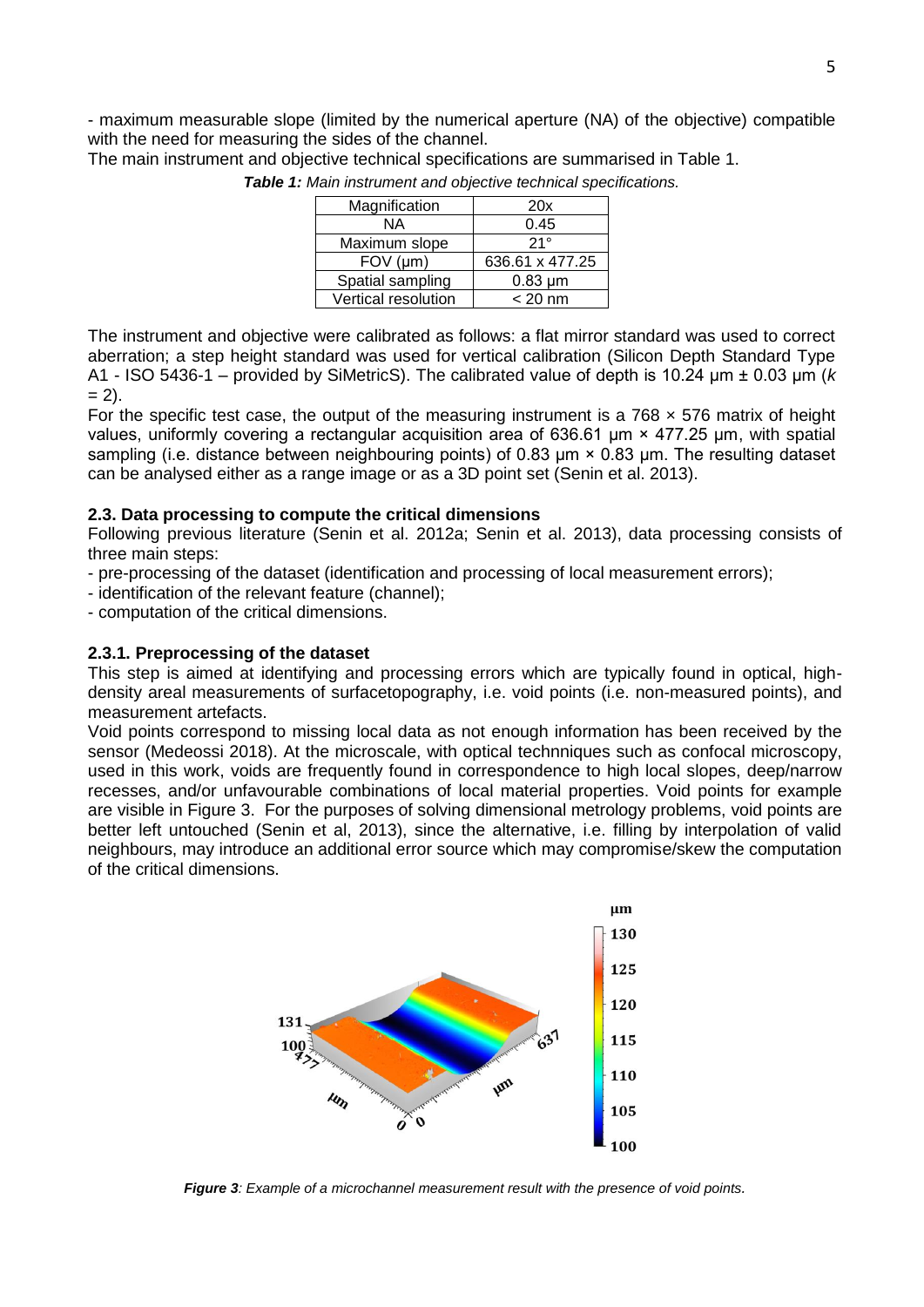Measurement artefacts are alterations in acquired surface data resulting from localised significant increases of measurement error going undetected by the instrument itself, and thus could not "voided". These artefacts often manifest themselves as significant peaks and pits and are called "bat wings" in the literature. They can result from phenomena such as focus hunting at steps and slopes, or material optical property inconsistencies. [Leach et al 2012]. Measurement artefacts are particularly hard to identify because they can be typically spotted only by observation of significant departures from the expected local topography (which implies some previous knowledge of the measured topography) and/or from the detection of specific signature patterns (Senin et al. 2012). On the contrary, when the topography is particularly irregular, measurement artefacts may be easily mistaken for actual topographic formations. In this work, measurement artefacts have been isolated by applying a method described in previous work (Senin et al. 2013), where they are identified as outliers by computing the difference between the local measurement values and a locally smoothed version (moving median) of the same region. The result of the outlier detection process for the microfluidics channel is illustrated in Figure 4. For the specific test case, optimal results are obtained by computing the median on a 9x9 pixels moving window by setting the threshold for outlier detection at four times the standard deviation of the residuals. Recognised measurement artefacts were turned into voids; then, voided regions are dilated (Gonzalez et al, 2007) with a circular structuring element (13 pixels radius) to compensate for outlier detection inaccuracies.



*Figure 4: Result of the outlier detection process.*

### **2.3.2. Identification of the top plane and selective levelling of the topography**

The identification of the top plane is based on the application of two combined thresholding methods. Firstly, a threshold on local slope is used to discriminate between coarsely horizontal regions and high-sloped ones. For the microchannel topography, both the top plane and a region at the bottom of the cylindrical channel are classified as low-sloped, while the channel side surfaces are tagged as high-sloped. The second threshold operation is on local height, and uses the notion that the bottom of the channel will be at lower height than the top surfaces. The second thresholding is only applied to the low-sloped regions recognised at the first step, and results in the channel bottom surface being eliminated from the low-sloped regions. At this point, the low-sloped regions only contain the top plane data.

Topography points recognised as belonging to the top plane are fitted to a mean plane via leastsquares. Once the least-squares mean (LSM) plane fitted to the top-plane has been identified, a levelling operation is performed onto the entire topography, consisting of subtracting the heights of the LSM plane. This is a selective levelling operation, as opposed to a global levelling, because the LSM plane has been found by considering only the regions previously associated to the top plane. After levelling, the top plane topography is approximately horizontal, with zero mean height, and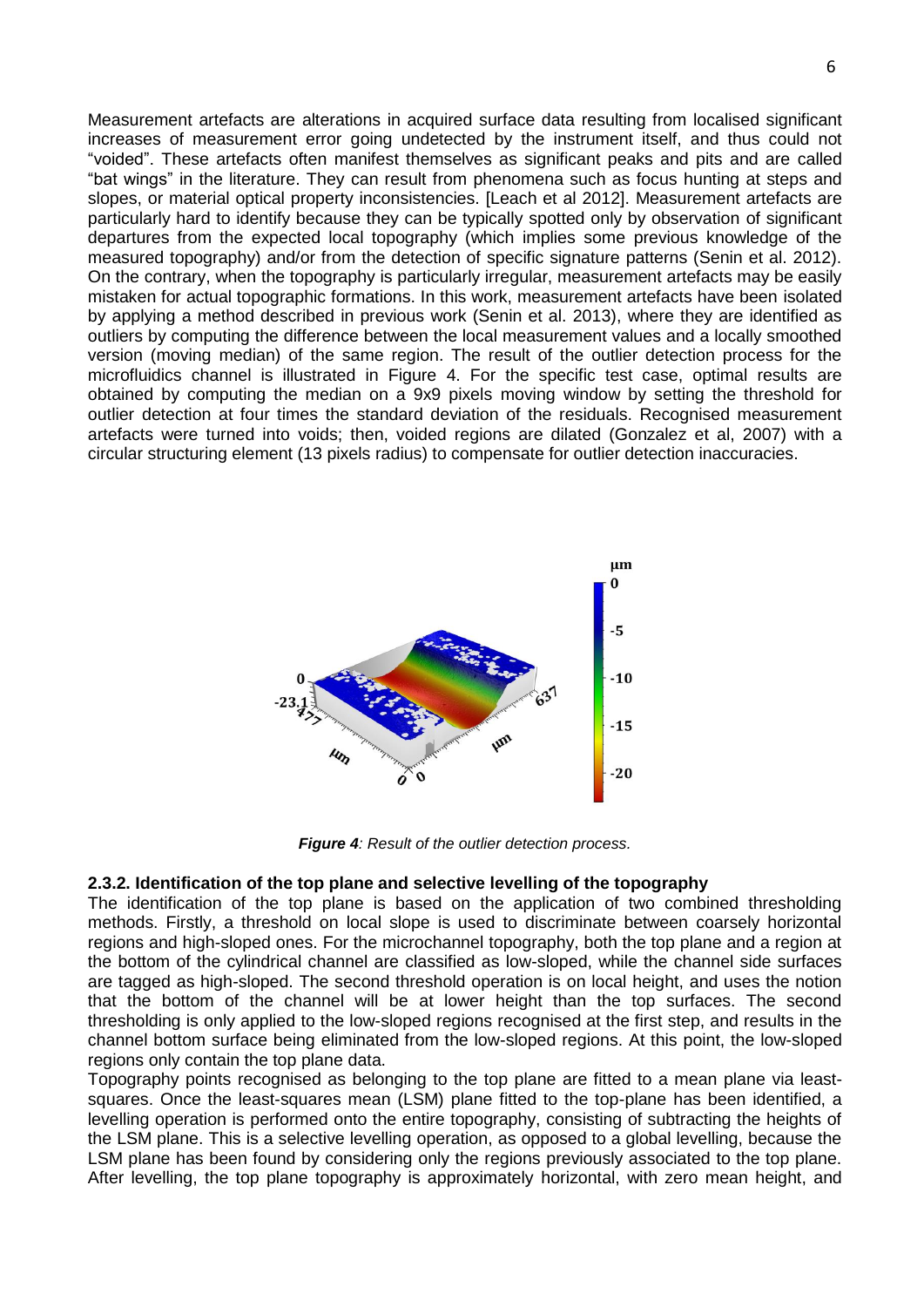thus can be used as a reference datum to compute channel depth, as illustrated later. The result of this procedure is shown in Figure 5a, where the extracted top plane is coloured in red.

### **2.3.3 Identification and fitting of the channel surface**

The topography region corresponding to the microchannel is identified by taking the complement of the selection representing the top plane (obtained at the previous step). However, it is unadvisable to use the entire region for cylinder fitting. This is because the quality of confocal measurement decreases with slope (Balcon et al. 2012), thus the inaccuracy at the side walls of the microchannel may introduce significant error in the fitting result. To identify the bottom central region of the microchannel, a separate process is applied. Starting from the selective-levelled topography obtained as described in the previous section, a height thresholding operation at 50% of the topography vertical range is performed to isolate the bottom region of the channel (Figure 5b). Additional regions produced by thresholding, owing to other pits/recessed formations reaching depths below the threshold limit, are removed by identification of connected components (blob detection) and removal of the smallest ones (Gonzalez et al. 2007). Once the identified points belonging to the bottom of the channel have been extracted, they can be fitted to a cylindrical surface by a least-squares method. The adopted fitting algorithm is derived from previous work on cylinder fitting (Barker 2004), with modifications to turn the process into a weighted fitting. In this application, larger weights are given to points well below the depth threshold indicated earlier, since they are more likely to be associated to lower-sloped regions, thus more reliable to act as fitting references.



*Figure 5: Key moments of feature identification and fitting; a) the top plane is identified (highlighted in red) and aligned to the z = 0 plane (selective levelling); b) the central, bottom part of the microchannel is identified (in red) and used for cylinder fitting.* 

### **2.3.4. Computation of the critical dimensions**

As illustrated earlier, while channel radius of curvature is simply the radius of the fitted cylinder, channel width and depth are computed by sectioning the fitted cylinder and top plane with a third datum plane, orthogonal to the cylinder axis itself. As the sectioning plane is moved along the cylinder axis, different values for local width and depth are obtained (see Section 2.1). For the specific test case reported in this work, channel width and depth were obtained by arithmetic averaging over 10 cross-sections, spaced 47.8 µm along the cylinder axis, within the FOV.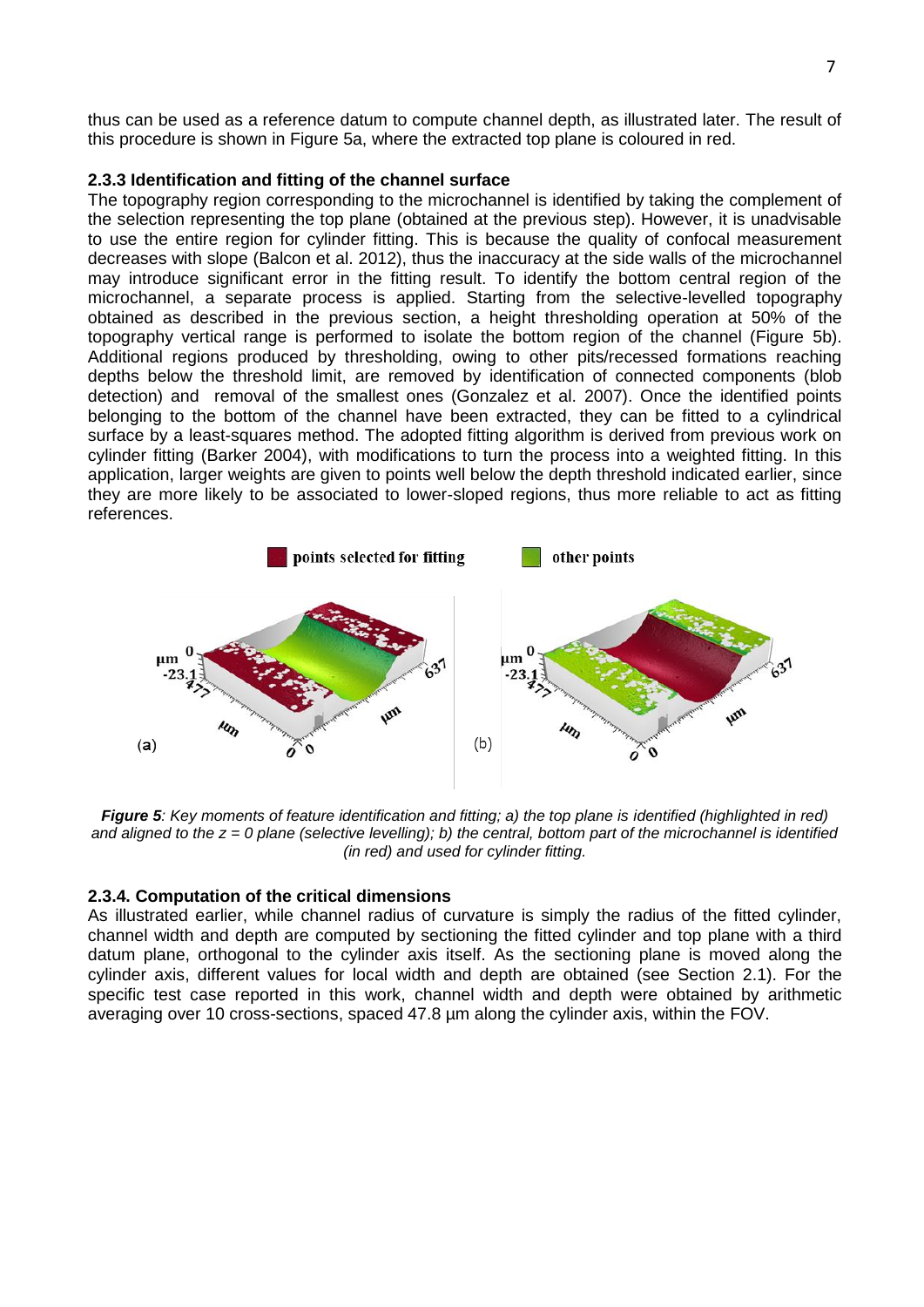

*Figure 6: Visual reconstruction of the fitted cylinder, overlaid on top of the channel topography. The red-blue color map (reported in the color bar) refers to the relative depth of the channel (in percentage), whilst the cylinder surface is rendered in transparent cyan.*

Long-wavelength distortion as well as complex form deviation are not easily understood by looking at the results of the fitting procedure. In order to check the geometric regularity of the channel, residual plots are analysed instead.

Residuals are evaluated on the difference between the radius of the fitted cylinder and the perpendicular distance between the axis of the fitting cylinder and every single measured point. Root mean squared error (RMSE) and the maximum absolute difference between the fitted radius and the evaluated perpendicular distances are compared for a quantification of the regularity.

## **3. Results**

The entire procedure was applied on a single sample, containing one channel, to demonstrate the feasibility of the proposed methodology. The complete areal topography measurement and data analysis process was repeated five times to investigate reproducibility. The measurement step was performed by manually placing the sample under the measuring instrument and using the same settings for each areal topography acquisition. Each data analysis process was comprised of computing depth and width over 10 cross-sections and calculating the average value on these sections and the difference between the maximum and minimum values. The results for 5 different measurements are summarized in table 2. Moreover, the average and the standard deviation of the 5 different measurements is reported in order to quantify the reproducibility of the method.

| Meas.      | <b>Radius</b> | <b>Depth</b> | Width  |
|------------|---------------|--------------|--------|
| <b>Num</b> |               |              |        |
|            | 638.43        | 22.77        | 337.96 |
| 2          | 639.37        | 22.78        | 338.26 |
| 3          | 638.29        | 22.74        | 337.74 |
| 4          | 637.06        | 22.76        | 337.51 |
| 5          | 639.68        | 22.78        | 338.39 |
| Avg.       | 638.6         | 22.77        | 338.0  |
| Std.dev    | 1.0           | 0.01         | 0.4    |

*Table 2: Results for the 5 different measurement and data analysis repeats: values are expressed in µm.*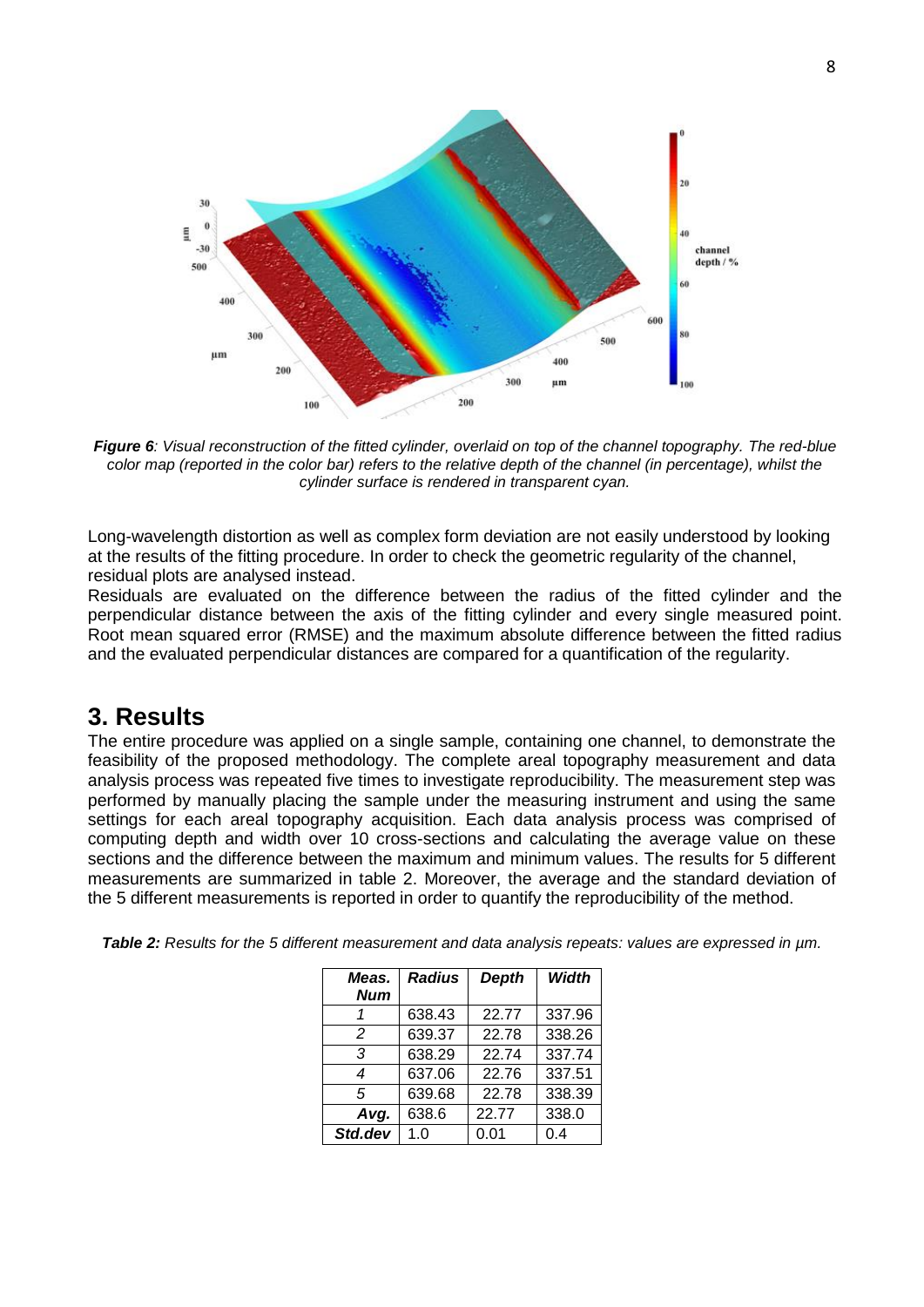The residuals plots are presented in Figure 7. A long-wavelength "barrel"-shaped form is highlighted by the plots.

Table 3 summarises the results obtained for the RMSE parameter and the maximum absolute distance between the measured points and the fitted cylinder. Both are computed by considering vertical distances between the actual channel points and the corresponding points on the fitted cylinder, within the region previously recognised by segmentation as belonging to the channel.



*Figure 7: Residuals plots of the 5 different datasets.*

*Table 3: Distribution of the actual points around the fitting cylinder. Values are expressed in µm.*

| Meas. | <b>RMSE</b> | Maximum  |
|-------|-------------|----------|
| Num.  |             | absolute |
|       |             | distance |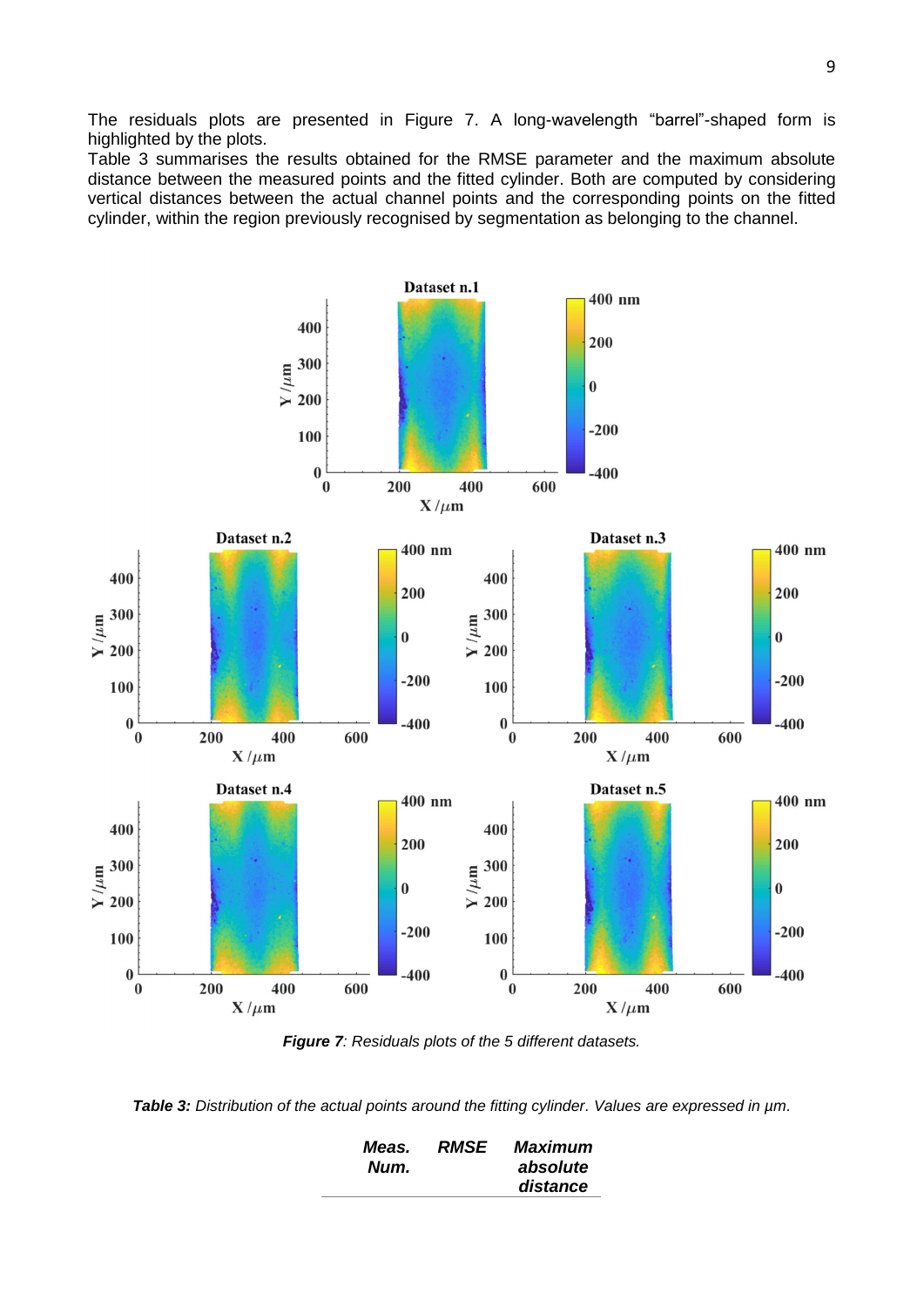| 1                        | 0.14 | 1.33 |
|--------------------------|------|------|
| $\overline{a}$           | 0.14 | 1.34 |
| 3                        | 0.15 | 1.35 |
| $\overline{\mathcal{A}}$ | 0.13 | 1.34 |
| 5                        | 0.15 | 1.38 |

## **4 Discussion**

This paper has demonstrated the feasibility of geometrical characterisation of parts featuring microscale characteristics using quantitative optical microscopy, e.g. confocal microscopy, which can provide high-resolution 3D surface topography maps. While typically the datasets produced by these instruments are used to compute surface texture parameters (e.g. ISO 25178-2), as long as dedicated data analysis and processing procedures are developed, they can be used as the starting point to compute dimensional and geometric attributes of topographic features. The data processing methodology illustrated in the previous sections as it is applied to the microchannel test case, has been obtained by merging conventional surface metrology, image processing and point cloud analysis techniques. The approach is based on common efforts to develop dimensional metrology tools suitable for the micro scale (Jiang et al. 2007, Blunt et al. 2011, Senin et al. 2012b) and it is believed that many micro-fabricated parts can be characterized by a generalised application of this methodology. Some general issues need further investigation and are described in the following paragraphs.

Since the sample is measured optically using a single orientation of the sensor, the acquired surface data may not fully represent the real 3D geometry because undercuts (i.e. re-entrant surfaces) cannot be acquired. This limits the range of geometries that can be successfully characterised.

There are also limitations for high-sloped surfaces, as highlighted in the test case. For optical measurement, objectives with large magnification also feature high numerical aperture, thus increasing the maximum detectable slope and achieving higher vertical and lateral resolutions. Unfortunately, high magnification objectives present smaller fields of view and shorter measurement ranges, thus stitching (i.e. collating datasets in space) may be required. Current stitching techniques are still affected by significant error, which may hamper the reconstruction results. Another issue is computational time, which may become increasingly relevant in case of dense point sets. The longer the measurement and computational times, the less applicable is the solution to in-line inspection and verification. Micro computed tomography could be an alternative solution for 3D measurement tasks at micro scale provided that sufficient resolution is reached (De Chiffre et al. 2014, Ontiveros et al. 2012) however the restrictions of measurement time and data set size are significantly increased.

Moreover, image-processing techniques are easily available and well known in the world of imaging and their application to dimensional metrology, as shown in this work, is fairly straightforward. It is worth noting that errors originating from data processing such as filtering, levelling or erosion have to be accounted for in geometrical characterisation. For example, a median filtering operation will reduce outlier-type measurement artefacts; however, at the same time it will cause distortion in geometries and generally a smoothing of the surface. Thus, the application of median filtering in a geometric characterisation task should be carefully considered. Analogously, any algorithm of image processing, despite being immediately applicable given the equivalency between intensity images (e.g. grayscale) and height images / topographies, may introduce errors that are not relevant for a typical image processing tasks, but may become significant in dimensional metrology. Studies on the effect of data processing in dimensional measurement of sample are therefore necessary and may need to be optimised for individual measurement tasks.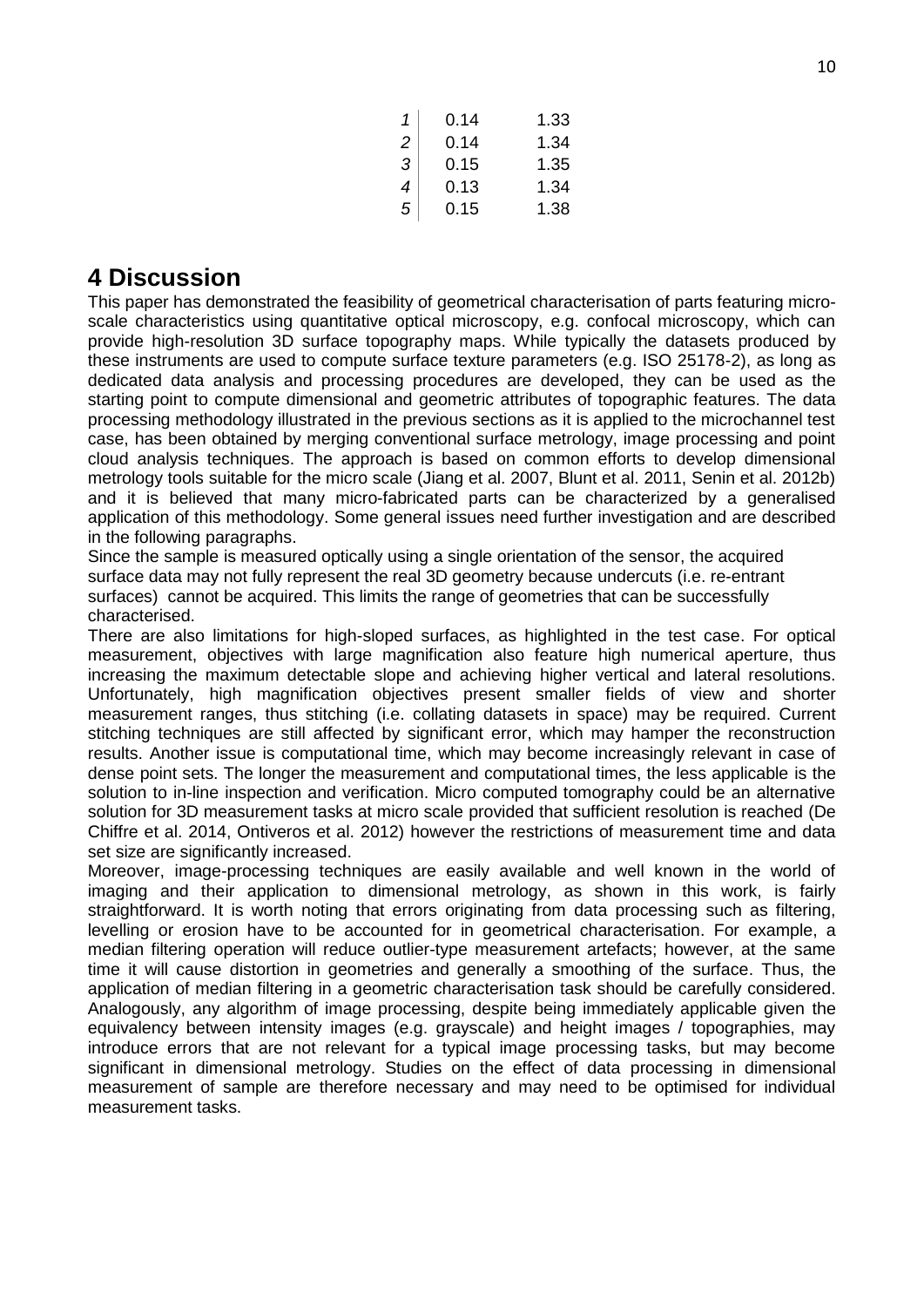## **5 Conclusions**

A methodology to perform geometrical and dimensional characterisation of microfluidic channels using optical confocal microscopy has been proposed, following a holistic approach including the identification of functionally relevant geometrical features and critical dimensions at the design stage, as well as the related verification process at the manufacturing stage. The geometrical characterisation is based on a novel procedure in which measurement data collected by a surface topography measuring instrument using confocal microscopy are processed on the basis of concepts and procedures commonly used on data generated by a coordinate measuring system. The approach has been applied to the measurement of a microfluidic channel realized by soft lithography, part of a membrane micro valve. Quantitative information on dimensions and geometries of the channel have been generated and can be used for quality control before assembly of the individual parts, increasing the efficiency of manufacturing.

There are limitations in general applicability of the proposed procedure to parts having high-sloped surfaces and undercuts (i.e. re-entrant surfaces) because those geometrical features cannot be acquired by optical microscopy. This limits the range of geometries that can be successfully characterised. However, since channel-like geometries are extensively used in different applications, the methodology presented in this work can be extended to the characterization and quality inspection of other micro fabricated parts and devices.

### **Acknowledgements**

Dr. Federica Michelin and Prof. Nicola Elvassore, both University of Padova - DII, Italy, are thanked for providing the microfluidic case study and insightful discussions on the functionality of micro-valves and their failure modes.

### **References**

Whitesides GM. (2006) The origins and the future of microfluidics. Nature 442: 368-373.

Oh CK., Lee SW., Jeong OC. (2015) Fabrication of pneumatic valves with spherical dome-shape fluid chambers. Microfluidics and Nanofluidics 19: 1091-1099.

McDonald JC., Whitesides GM. (2002) Poly(dimethylsiloxane) as a material for fabricating microfluidic devices. Accounts of chemical research 35 (7): 491-499.

Unger MA., Chou H., Thorsen T., Scherer A., Quake SR. (2000) Monolithic Microfabricated Valves and Pumps by Multilayer Soft Lithography. Science 288: 113-116.

Eddings MA., Gale BK. (2006) A PDMS-based gas permeation pump for on-chip fluid handling in microfluidic devices. J Micromech Microengineering 16: 2396-2402.

Studer V., Hang G., Pandolfi A., Ortiz M., Anderson WF., Quake SR. (2004) Scaling properties of a lowactuation pressure microfluidic valve. J. Appl. Phys 95: 393-8.

Prevedello L, Michielin F, Balcon M, Savio E, Pavan P, Elvassore N (2018) A Novel Microfluidic Platform for Biomechano-Stimulations on a Chip. Ann Biomed Eng. doi: 10.1007/s10439-018-02121-z

Carmignato S, Voltan A, Savio E. (2010). Metrological performance of optical coordinate measuring machines under industrial conditions. CIRP ANNALS, vol. 59/1:497-500, ISSN: 0007-8506, doi: 10.1016/j.cirp.2010.03.128

Savio E., Marinello F., Bariani P., Carmignato S. (2007) Feature-Oriented Measurement Strategy in Atomic Force Microscopy. CIRP Annals 56/1: 557-560.

Marinello F, Savio E., Carmignato S, De Chiffre L. (2008). Calibration artefact for the microscale with high aspect ratio: The fiber gauge. CIRP ANNALS. vol. 57/1, pp. 497-500 ISSN: 0007-8506. doi:10.1016/j.cirp.2008.03.086.

Dixson R, Orji N., Misumi I., Dai G. (2018) Spatial dimensions in atomic force microscopy: Instruments, effects, and measurements. Ultramicroscopy, Volume 194, November 2018, Pages 199-214

Leach RK (2011) Optical Measurement of Surface Topography. Springer-Verlag, Berlin Heidelberg.

Senin, N. and L. Blunt (2013) *Characterisation of Individual Areal Features.* In: *Characterisation of Areal Surface Texture*, R.K. Leach Editor, Springer, Heidelberg, pp 179-216.